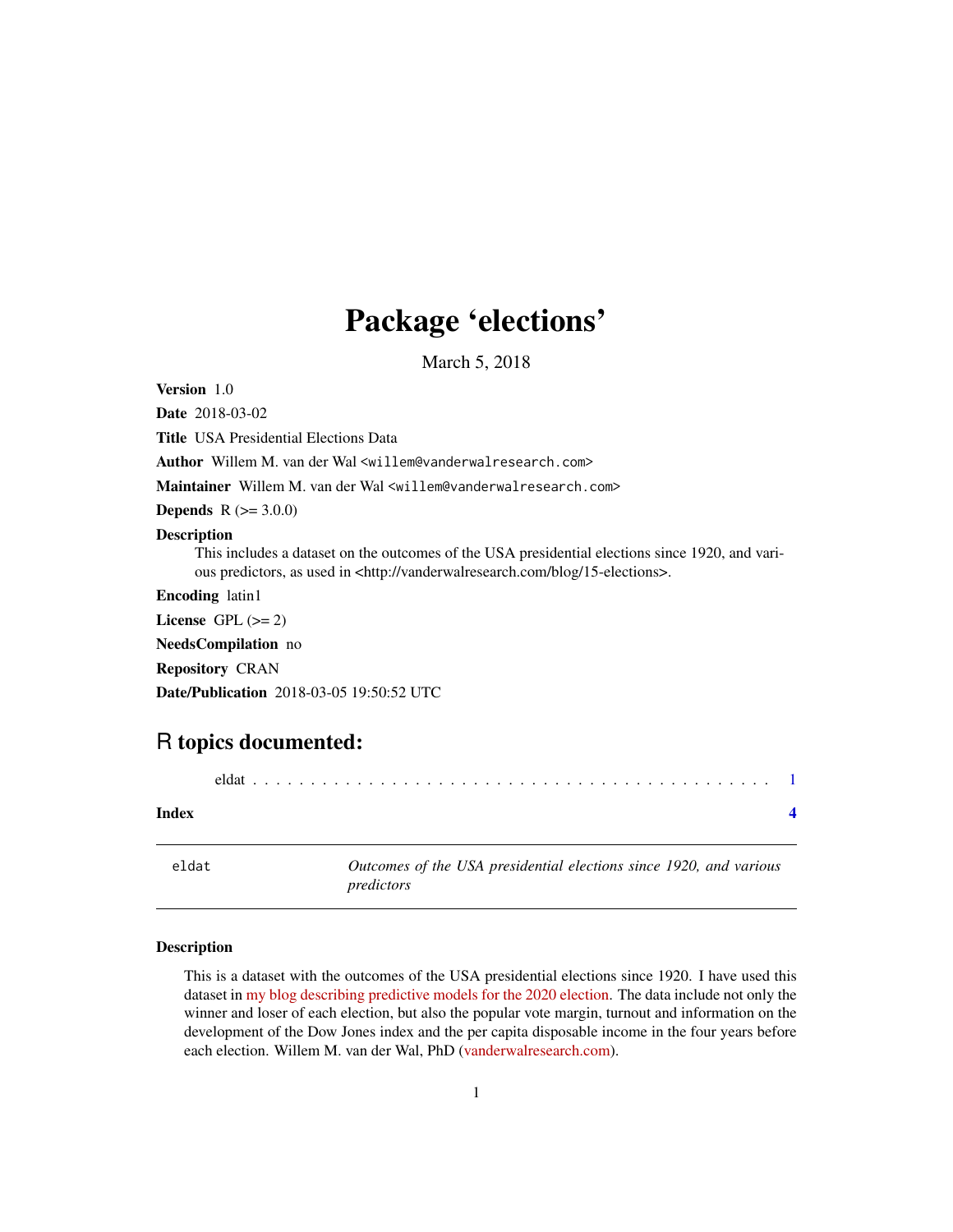#### Usage

data(eldat)

#### Format

A data frame with observations on the following variables:

electionyear Calendar year in which the election was held.

presel.Date Date at which the election was held.

winner Name of the winner.

winnerparty Party of the winner.

winnerparty.tmin1 Party of the winner, one election earlier.

winnerparty.tmin2 Party of the winner, two elections earlier.

winnerparty.tmin3 Party of the winner, three elections earlier.

winnerparty.tmin4 Party of the winner, four elections earlier.

runnerup Name of the runner up.

runnerupparty Party of the runner up.

- popvotepercmargin.rep Popular vote margin  $(\%)$  of the republican party as compared to the democratic party.
- popvotepercmargin.rep.tmin1 Popular vote margin (%) of the republican party as compared to the democratic party, one election earlier.

turnoutperc Turnout (%).

- turnoutperc.tmin1 Turnout (%), one election earlier.
- djia.reldiff The relative change  $(\%)$  of the Dow Jones index in the four years before the election.

dispincome Per capita disposable income (2009 dollars) in the calendar year of the election.

dispincchange Relative change (%) of the per capita disposable income over the four years before the election.

#### Details

The "tmin..." variables, djia.reldiff and dispincchange could be used as possible predictors in models that predict the outcome of the election.

#### Author(s)

Willem M. van der Wal <willem@vanderwalresearch.com>, [vanderwalresearch.com.](http://vanderwalresearch.com/)

#### References

I used the following sources for these data: [Complete List Of All The Presidents Of The United](http://australianpolitics.com/usa/president/list-of-presidents-of-the-united-states) [States,](http://australianpolitics.com/usa/president/list-of-presidents-of-the-united-states) [List of Presidents of the United States,](https://en.wikipedia.org/wiki/List_of_Presidents_of_the_United_States) [List of United States presidential elections by popular](https://en.wikipedia.org/wiki/List_of_United_States_presidential_elections_by_popular_vote_margin) [vote margin,](https://en.wikipedia.org/wiki/List_of_United_States_presidential_elections_by_popular_vote_margin) [Dow Jones Industrial Average,](https://www.quandl.com/data/BCB/UDJIAD1-Dow-Jones-Industrial-Average) [Dow Jones Industrial Average](https://fred.stlouisfed.org/series/DJIA) and [Bureau of Economic](https://bea.gov/iTable/index_nipa.cfm) [Analysis - National Data - GDP & Personal Income.](https://bea.gov/iTable/index_nipa.cfm)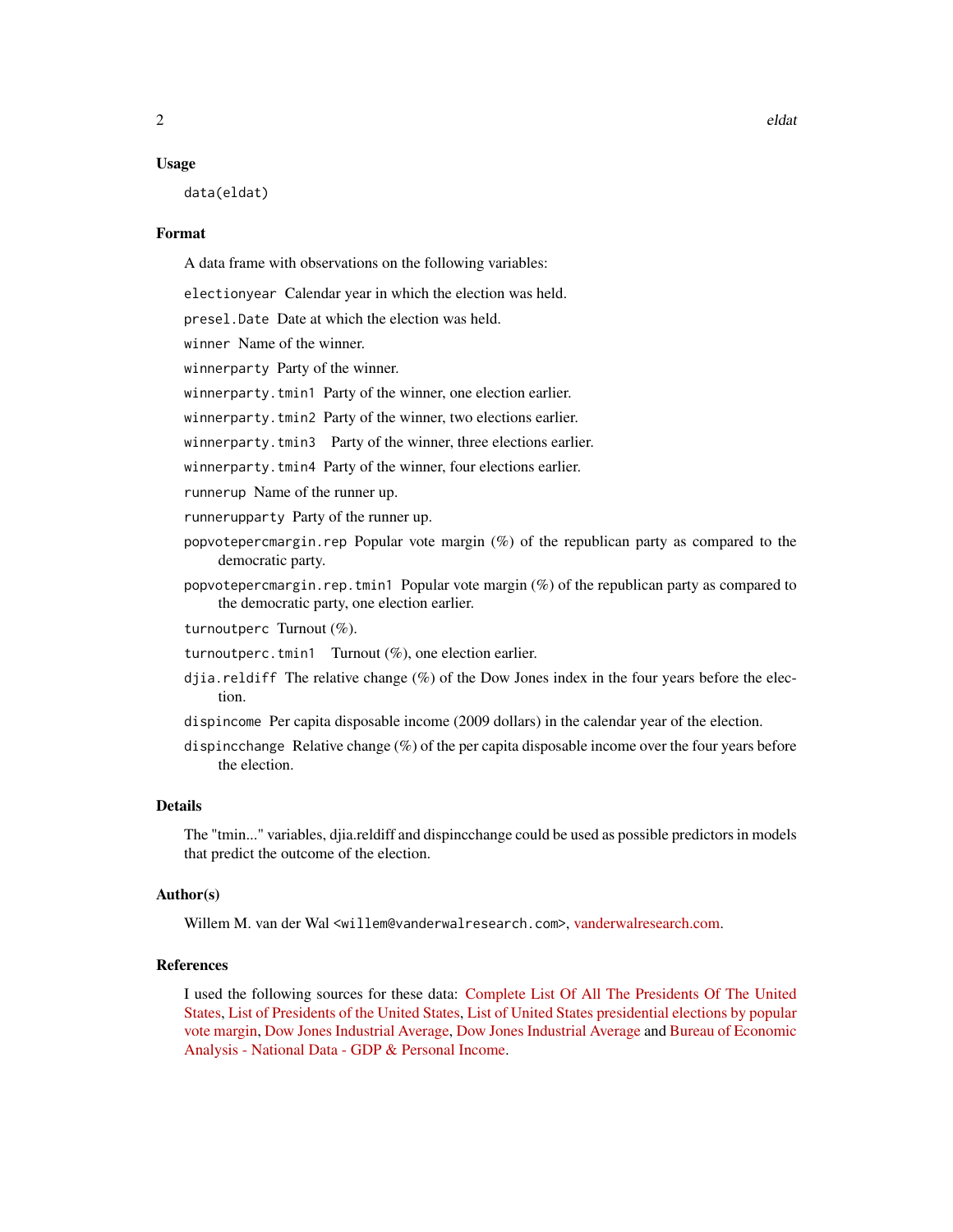#### eldat 3

#### Examples

```
#Example 1: fit model for probability that the winner is a republican,
#using only the outcomes of the last two elections.
#Load data
data(eldat)
#Fit model for probability that the winner is a republican
elmod <- glm(winnerparty == "Rep." ~ winnerparty.tmin1*winnerparty.tmin2,
data = eldat, family = binomial(link = logit)summary(elmod)
#ok, coefficients clearly illustrate "pendulum" effect,
#don't mind the p-values because of small sample size
#Prediction from elmod, with cutoff 0.5
eldat$p.elmod <- predict.glm(elmod, type = "response") #predicted probability
eldat$pred.elmod <- ifelse(eldat$p.elmod > 0.5, "Rep.", "Dem.") #predicted outcome
with(eldat, table(pred.elmod, winnerparty)) #crosstable
100*sum(with(eldat, winnerparty == pred.elmod))/nrow(eldat) #% correctly predicted
#76% correct
#indicator wrong/right prediction
eldat$ind.elmod <- with(eldat, ifelse(winnerparty == pred.elmod, "OK", "WRONG!"))
#show prediction
eldat[, c("electionyear", "winner", "winnerparty", "pred.elmod", "p.elmod", "ind.elmod")]
#25-fold crossvalidation with 1-24 split
#(leave out one, fit model, predict for the observation left out)
eldat$p.elmod.CV <- NA #predicted cross-validated probability (first fill with NAs)
for(i in 1:25){
tempmod <- glm(winnerparty == "Rep." ~ winnerparty.tmin1*winnerparty.tmin2,
data = eldat[-i,], family = binomial(link = logit)) #fit model on training data
eldat$p.elmod.CV[i] <- predict.glm(tempmod, type = "response", newdata = eldat[i,])[[1]]
#predicted probability for test data
}
#Evaluate the predictions from the crossvalidation
eldat$pred.elmod.CV <- ifelse(eldat$p.elmod.CV > 0.5, "Rep.", "Dem.") #predicted outcome
with(eldat, table(pred.elmod.CV, winnerparty)) #crosstable
100*sum(with(eldat, winnerparty == pred.elmod.CV))/nrow(eldat) #% correctly predicted
#still 76% correct
eldat$ind.elmod.CV <- with(eldat, ifelse(winnerparty == pred.elmod.CV, "OK", "WRONG!"))
eldat[,c("electionyear", "winner", "winnerparty", "pred.elmod.CV", "p.elmod.CV", "ind.elmod.CV")]
#Overview
100*sum(with(eldat, winnerparty == pred.elmod))/nrow(eldat) #Without CV: 76% correct
100*sum(with(eldat, winnerparty == pred.elmod.CV))/nrow(eldat) #With CV: 76% correct
```